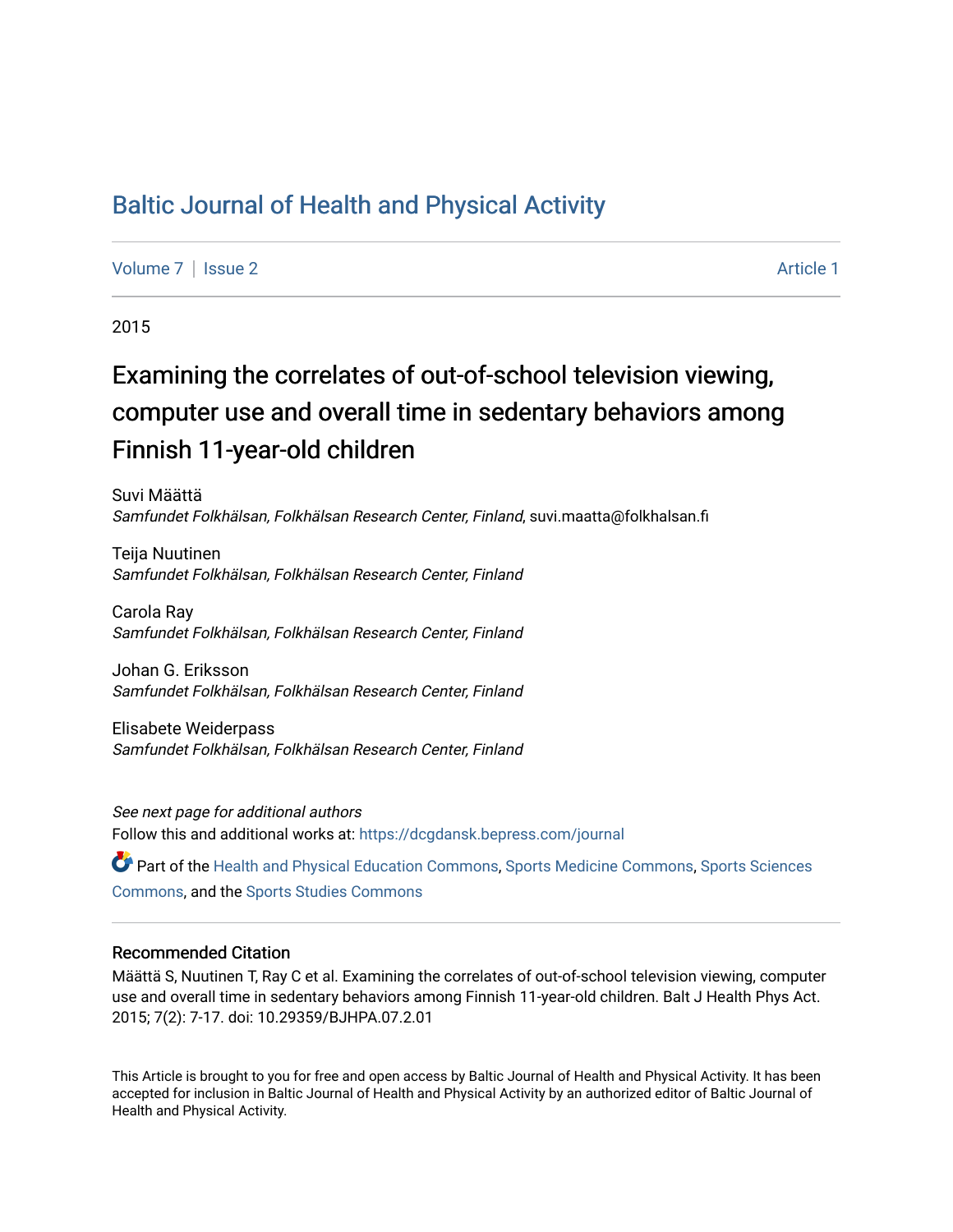## Examining the correlates of out-of-school television viewing, computer use and overall time in sedentary behaviors among Finnish 11-year-old children

### Authors

Suvi Määttä, Teija Nuutinen, Carola Ray, Johan G. Eriksson, Elisabete Weiderpass, and Eva Roos

This article is available in Baltic Journal of Health and Physical Activity: [https://dcgdansk.bepress.com/journal/vol7/](https://dcgdansk.bepress.com/journal/vol7/iss2/1) [iss2/1](https://dcgdansk.bepress.com/journal/vol7/iss2/1)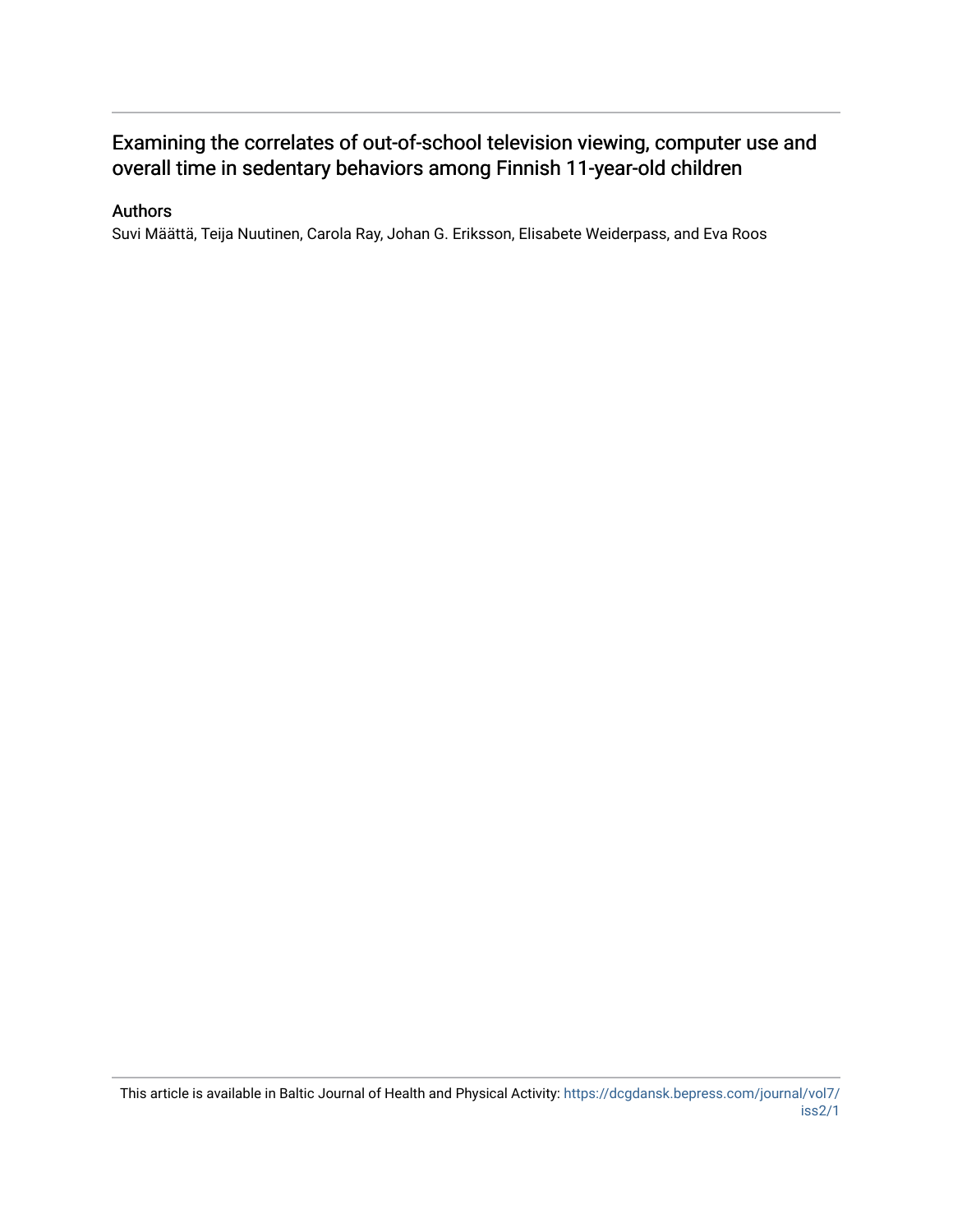## **Examining the correlates of out-of-school television viewing, computer use and overall time in sedentary behaviors among Finnish 11-year-old children**

| <b>Authors' Contribution:</b>                                               | Suvi Määttä <sup>1ABCDEF</sup> , Teija Nuutinen <sup>1ADEF</sup> , Carola Ray <sup>1ABDEF</sup><br>Johan G. Eriksson <sup>16789ADE</sup> , Elisabete Weiderpass <sup>1345ABDEG</sup> , Eva Roos <sup>12ABDEFG</sup>                                                                                                                                                                                                                                                                                                                                                                                                                                                                                                                                                                            |  |  |  |  |
|-----------------------------------------------------------------------------|------------------------------------------------------------------------------------------------------------------------------------------------------------------------------------------------------------------------------------------------------------------------------------------------------------------------------------------------------------------------------------------------------------------------------------------------------------------------------------------------------------------------------------------------------------------------------------------------------------------------------------------------------------------------------------------------------------------------------------------------------------------------------------------------|--|--|--|--|
| A Study Design<br><b>B</b> Data Collection<br><b>C</b> Statistical Analysis |                                                                                                                                                                                                                                                                                                                                                                                                                                                                                                                                                                                                                                                                                                                                                                                                |  |  |  |  |
|                                                                             | <sup>1</sup> Samfundet Folkhälsan, Folkhälsan Research Center, Finland                                                                                                                                                                                                                                                                                                                                                                                                                                                                                                                                                                                                                                                                                                                         |  |  |  |  |
| D Data Interpretation<br><b>E</b> Manuscript Preparation                    | <sup>2</sup> Hielt institute, Department of Public Health, University of Helsinki, Helsinki, Finland                                                                                                                                                                                                                                                                                                                                                                                                                                                                                                                                                                                                                                                                                           |  |  |  |  |
| F Literature Search<br><b>G</b> Funds Collection                            | <sup>3</sup> Department of Community Medicine, Faculty of Health Sciences, UIT The Arctic University of Norway, Tromsø,<br>Norway                                                                                                                                                                                                                                                                                                                                                                                                                                                                                                                                                                                                                                                              |  |  |  |  |
|                                                                             | <sup>4</sup> Department of Research, Cancer Registry of Norway, Oslo, Norway                                                                                                                                                                                                                                                                                                                                                                                                                                                                                                                                                                                                                                                                                                                   |  |  |  |  |
|                                                                             | <sup>5</sup> Department of Medical Epidemiology and Biostatistics, Karolinska Institutet, Stockholm, Sweden                                                                                                                                                                                                                                                                                                                                                                                                                                                                                                                                                                                                                                                                                    |  |  |  |  |
|                                                                             | <sup>6</sup> National Institute for Health and Welfare, Department of Chronic Disease Prevention, Helsinki, Finland                                                                                                                                                                                                                                                                                                                                                                                                                                                                                                                                                                                                                                                                            |  |  |  |  |
|                                                                             | <sup>7</sup> Department of General Practice and Primary Health Care, University of Helsinki, Finland                                                                                                                                                                                                                                                                                                                                                                                                                                                                                                                                                                                                                                                                                           |  |  |  |  |
|                                                                             | <sup>8</sup> Vasa Central Hospital, Finland                                                                                                                                                                                                                                                                                                                                                                                                                                                                                                                                                                                                                                                                                                                                                    |  |  |  |  |
|                                                                             | <sup>9</sup> Unit of General Practice, Helsinki University Central Hospital, Finland                                                                                                                                                                                                                                                                                                                                                                                                                                                                                                                                                                                                                                                                                                           |  |  |  |  |
| abstract                                                                    |                                                                                                                                                                                                                                                                                                                                                                                                                                                                                                                                                                                                                                                                                                                                                                                                |  |  |  |  |
| <b>Background</b>                                                           | This study aimed to examine the associations between individual, social and environmen-<br>tal characteristics and out-of-school television viewing, computer use, and overall time<br>spent in sedentary behaviors.                                                                                                                                                                                                                                                                                                                                                                                                                                                                                                                                                                           |  |  |  |  |
| <b>Material/Methods</b>                                                     | A sample of 11-year-old children ( $N = 155$ ) in Finland wore an accelerometer (Actigraph<br>GT3X) for seven days. Before the accelerometer-use, questionnaire assessments of televi-<br>sion viewing, computer use, reported PA, bedtimes, wake-up times, perceived parental PA<br>and PA encouragement and measurements of weight and height were obtained. Weather<br>data were obtained for the 7 days of accelerometer use and parents reported their educa-<br>tional background. Associations between the studied correlates and average minutes of out-<br>-of-school television viewing, computer use, and overall time spent in sedentary behaviors<br>were tested using multiple linear regression analyses.                                                                       |  |  |  |  |
| <b>Results</b>                                                              | Television viewing, computer use, and overall time in sedentary behaviors primarily had<br>separate individual and social correlates. Only recorded and reported PA were associated<br>with all the outcomes. Of the physical environmental correlates, colder after school tempe-<br>ratures and less hours of daylight were associated with increased overall time in sedentary<br>behaviors.                                                                                                                                                                                                                                                                                                                                                                                                |  |  |  |  |
| <b>Conclusions</b>                                                          | Preventive interventions and studies should take into account the separate correlates of<br>television viewing, computer use, and overall time in sedentary behaviors.                                                                                                                                                                                                                                                                                                                                                                                                                                                                                                                                                                                                                         |  |  |  |  |
| Key words                                                                   | sedentary lifestyle; obesity; early adolescence; television viewing; computer use.                                                                                                                                                                                                                                                                                                                                                                                                                                                                                                                                                                                                                                                                                                             |  |  |  |  |
| article details                                                             |                                                                                                                                                                                                                                                                                                                                                                                                                                                                                                                                                                                                                                                                                                                                                                                                |  |  |  |  |
| <b>Article statistics</b>                                                   | Word count: 3,444; Tables: 2; Figures: 0; References: 36                                                                                                                                                                                                                                                                                                                                                                                                                                                                                                                                                                                                                                                                                                                                       |  |  |  |  |
|                                                                             | Received: February 2014; Accepted: June 2015; Published: June 2015                                                                                                                                                                                                                                                                                                                                                                                                                                                                                                                                                                                                                                                                                                                             |  |  |  |  |
| <b>Full-text PDF:</b>                                                       | http://www.balticsportscience.com                                                                                                                                                                                                                                                                                                                                                                                                                                                                                                                                                                                                                                                                                                                                                              |  |  |  |  |
| Copyright                                                                   | © Gdansk University of Physical Education and Sport, Poland                                                                                                                                                                                                                                                                                                                                                                                                                                                                                                                                                                                                                                                                                                                                    |  |  |  |  |
| Indexation:                                                                 | Celdes, CNKI Scholar (China National Knowledge Infrastructure), CNPIEC, De Gruyter - IBR (International<br>Bibliography of Reviews of Scholarly Literature in the Humanities and Social Sciences), De Gruyter - IBZ<br>(International Bibliography of Periodical Literature in the Humanities and Social Sciences), DOAI, EBSCO - Central<br>& Eastern European Academic Source, EBSCO - SPORTDiscus, EBSCO Discovery Service, Google Scholar, Index<br>Copernicus, J-Gate, Naviga (Softweco, Primo Central (ExLibris), ProQuest - Family Health, ProQuest - Health &<br>Medical Complete, ProQuest - Illustrata: Health Sciences, ProQuest - Nursing & Allied Health Source, Summon<br>(Serials Solutions/ProQuest, TDOne (TDNet), Ulrich's Periodicals Directory/ulrichsweb, WorldCat (OCLC) |  |  |  |  |
| <b>Funding:</b>                                                             | This work was supported by the Folkhälsan Research Centre, the Academy of Finland under Grant (250704), the<br>Medicinska Understödsföreningen Liv och Hälsa, and the Yrjö Jahnsson Foundation.                                                                                                                                                                                                                                                                                                                                                                                                                                                                                                                                                                                                |  |  |  |  |
| <b>Conflict of interest:</b>                                                | Authors have declared that no competing interest exists.                                                                                                                                                                                                                                                                                                                                                                                                                                                                                                                                                                                                                                                                                                                                       |  |  |  |  |
| <b>Corresponding author:</b>                                                | Suvi Määttä, Folkhälsan Research Center, Paasikivenkatu 4, 00250 Helsinki, Finland, phone nr. +358405937048,<br>Email: suvi.maatta@folkhalsan.fi                                                                                                                                                                                                                                                                                                                                                                                                                                                                                                                                                                                                                                               |  |  |  |  |
| <b>Open Access License:</b>                                                 | This is an open access article distributed under the terms of the Creative Commons Attribution-Non-commercial<br>4.0 International (http://creativecommons.org/licenses/by-nc/4.0/), which permits use, distribution, and<br>reproduction in any medium, provided the original work is properly cited, the use is non-commercial and is                                                                                                                                                                                                                                                                                                                                                                                                                                                        |  |  |  |  |

otherwise in compliance with the license.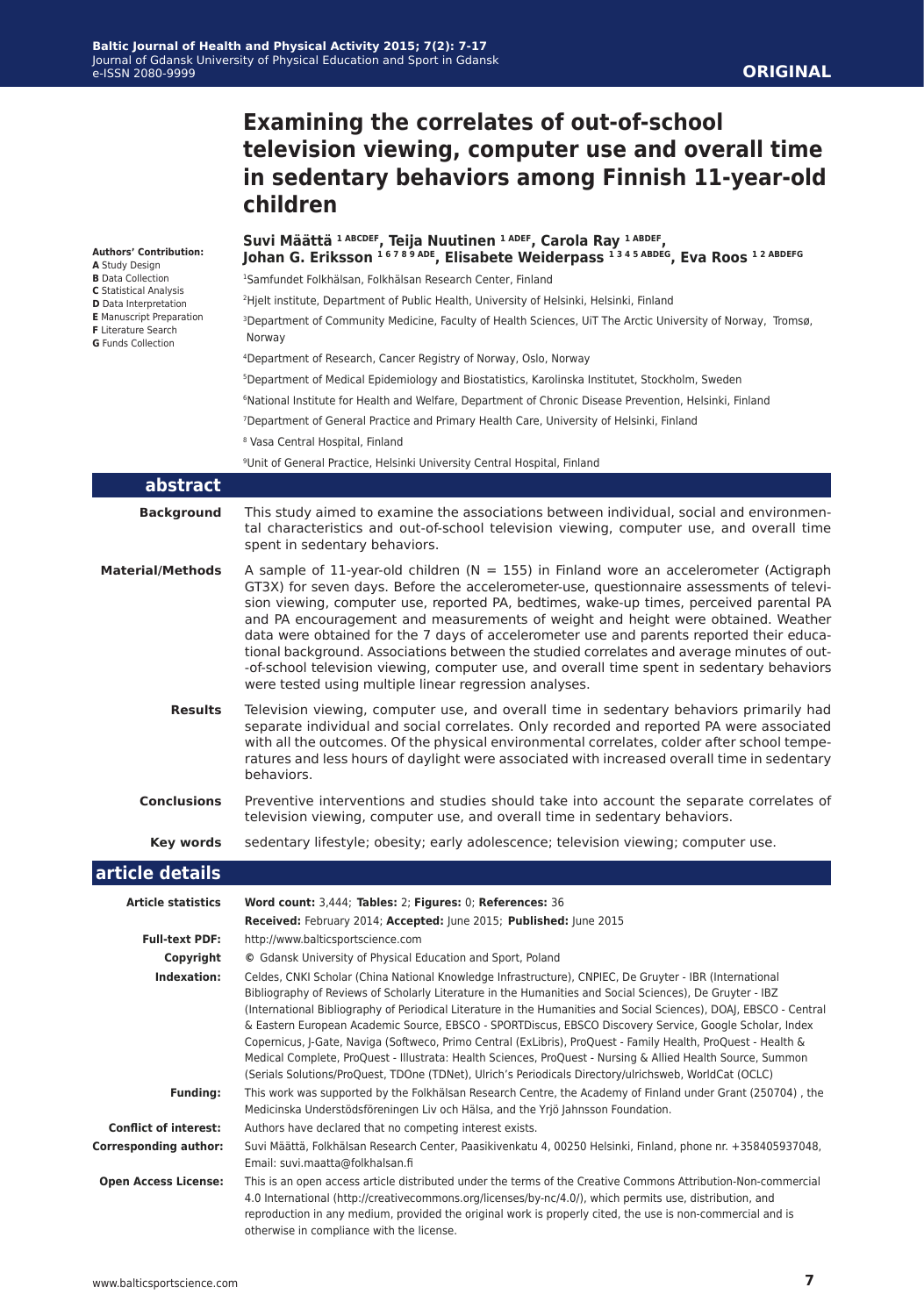## **introduction**

All forms of low-intensity sitting behaviors, known as sedentary behaviors, have a role in the development of overweight, obesity and related metabolic disease risks in children, independent of physical activity (PA) levels [1-3]. Some sedentary behavior habits formed in childhood (e.g., television viewing and computer use) may persist later in life and predict negative health outcomes in adulthood [4,5]. Understanding the factors influencing children's sedentary behavior is of major importance for planning public health interventions.

An ecological framework can be used to identify a broad range of individual (e.g., biological), social (e.g., parental) and physical environmental (e.g., weather) factors influencing sedentary behaviors [6,7]. This framework has often been used to identify the correlates of PA [8,9], but the associations between these factors are less studied with sedentary behaviors [10]. Furthermore, television viewing is often used as an indicator of sedentary behaviors, although it does not represent the entire spectrum of sedentary behaviors [11-13]. Consequently, the factors associated with television view ing may differ from the factors associated with other sedentary behaviors or overall time in sedentary behaviors. The factors associated with sedentariness, herewith referred to 'correlates,' may also differ significantly by age group and by gender [14], and they should be studied within relatively narrow age ranges.

The correlates of sedentary behaviors are mainly studied using self-reported measures. However, self-reported methods are prone to recall and reporting bias [15,16]. Thus, these vulnerabilities may lead to erroneous results when studying their associations [17,18]. To overcome these problems, objective measurements, such as accelerometers, have increased in popularity, due to their accurate estimates of intensity, frequency, and duration [19]. Recorded measurements also provide the possibility of studying if certain correlates created by the conditions in the measurement week (e.g., weather) are associated with overall time in sedentary behaviors. However, such objective measurements fail to show specific types of sedentary behavior. Consequently, complementing objectively recorded time in sedentary behaviors with self-reported television viewing and computer use allows a detailed examination of the specific correlates of different sedentary behaviors.

The present study examines the associations between individual, social, and physical environmental correlates and sedentary behaviors in a sample of 11-year-old children. Two aims were set for the study: 1) to examine associations between individual and social correlates and television viewing, computer use, and overall time in sedentary behaviors; 2) to investigate associations between physical environmental correlates and overall time in sedentary behaviors.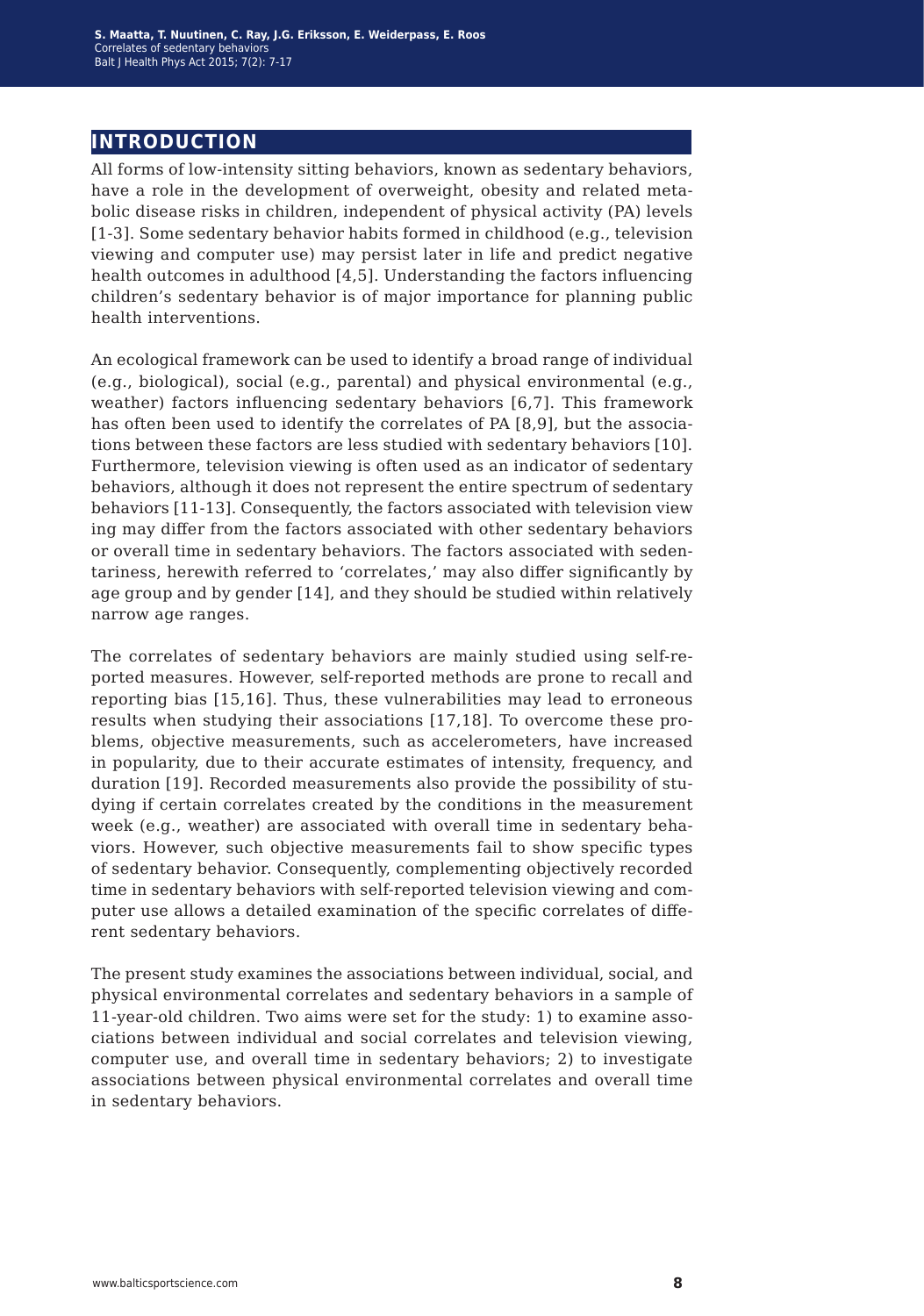## **materials and methods**

#### **Study protocol**

A convenience sample of school-aged children (N=282) participating in the Finnish Health in Teens survey (Fin-HIT) were recruited for this study. Fin-HIT is an on-going longitudinal survey on health among Finnish children attending the 5th school grade [20]. Schools in Southern Finland with the highest number of Fin-HIT participating children during February and May 2013 were contacted. In total, 12 of the 17 contacted principals provided permission for the study to be contacted in their school. After principals' acceptance, Fin-HIT field workers gave an information letter and a consent form to the children and their parents. The consent of the child and one of his/her parent was required for participation (response rate 60%). In the consent form, parents also reported their educational background. The study was approved by the Coordinating Ethics Committee of the Helsinki and Uusimaa Hospital District.

Children wore an accelerometer for seven days. The log-book was completed in during the week of the accelerometer use in order to separate schoolhours, out-of-school hours and sleeping hours. The children were also asked to write their reported weight and height in the log-book. Before the use of the accelerometer, the children completed a questionnaire during a school lesson, and their weight and height were measured and recorded during a school visit. The questionnaire measured the out-of-school practices and the perceived parental role in out-of-school practices. Weather data were obtained from observations produced by Foreca Ltd., a digital weather data provider (foreca.fi). The observed weather data for each accelerometer data collection day were obtained.

#### **Overall time in sedentary behaviors**

An Actigraph GTX3 (Actigraph, LLC, Florida, USA) accelerometer, an accepted measure among school-aged children [21], was used to record out-of-school overall time in sedentary behaviors. The accelerometer was worn on the waist for seven consecutive days, and was only removed when the child was in water. The epoch length was set at 15 seconds. Each participant's Actigraph data was analyzed by separating out-of-school hours by using Actilife 5.1. Nonwear time was defined as 60 minutes of consecutive zeroes, and Evenson's cut-points were applied [22]. The limit of sedentary time was 100 counts per minute. A valid day for analysis was defined as at least eight hours of data from the child's out-of-school-hours. Each child was required to have four days of valid data, and one of these days had to be a weekend day. Reported sick days, days off school, and the first day of measurement were not selected as valid days. The sick days and days off school were reported in the log-book of the accelerometer use. For the four days, an average daily out-of-school sedentary time was calculated by dividing the total amount of sedentary time by four. In the analyses, the sedentary time measure was treated as continuous.

#### **Television viewing and computer use**

Television viewing and computer use were investigated with separate questions. The children replied to the following: "how many hours do you usually watch television, videos or DVDs in your out-of-school hours?" and "how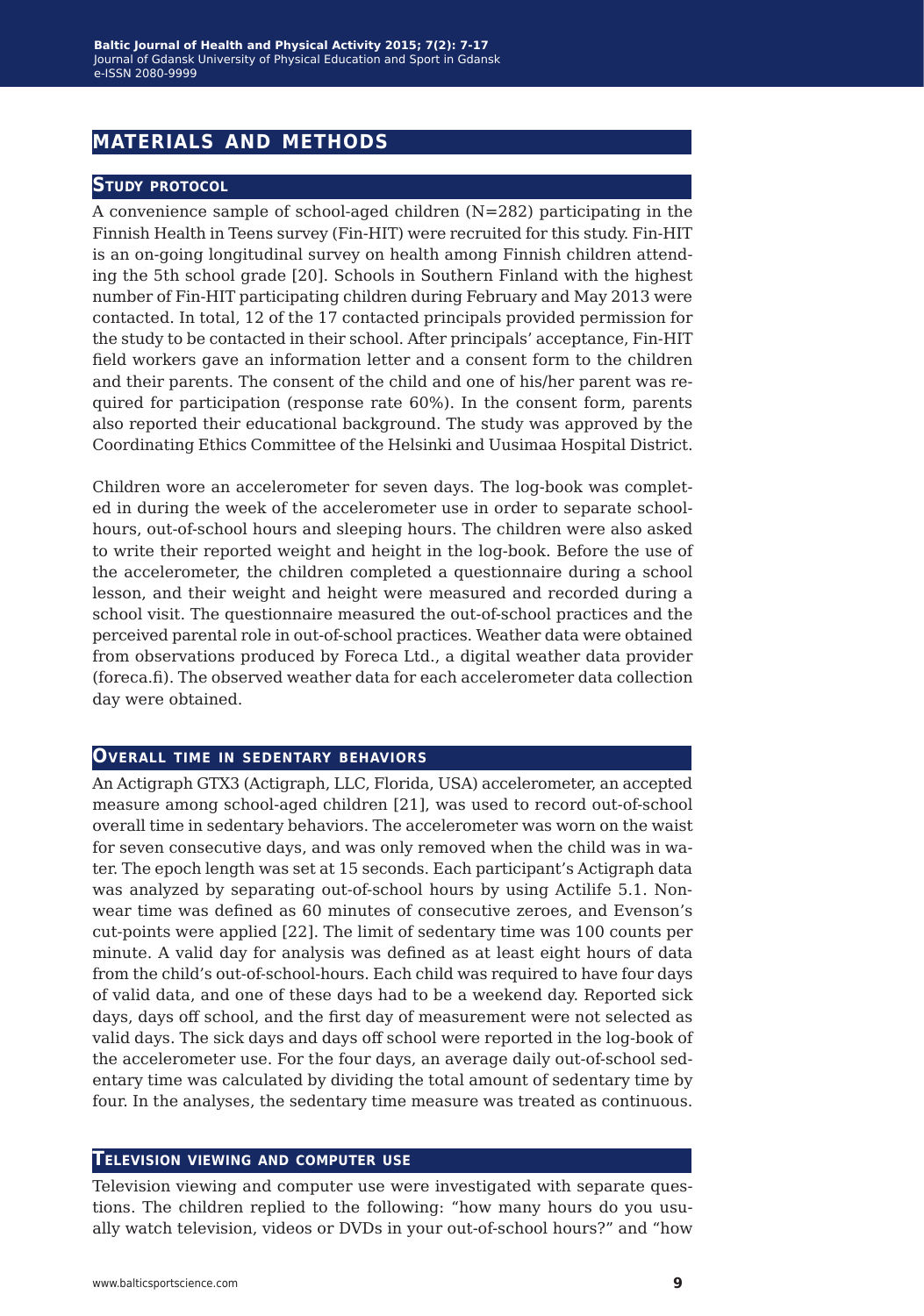many hours do you usually use a computer, e.g., to chat with your friends, use the Internet or play games with a console in your out-of-school hours?" The questions were separate for weekdays and weekends. The answer alternatives varied from "I don't use computer/television at all" [1] to "seven hours or more per week" [9]. The responses to the questions on television and computer use were transformed into minutes of use. The weekday estimates were multiplied by five and the weekend estimates were multiplied by two; the totals were summed and divided by seven to generate average time (average television viewing and average computer use, min/day). The intraclass correlations (ICC) of these questions varied between .640 (television viewing on weekends) and .784 (Computer use on weekends). Because these measures were not normally distributed, square root transformations were computed for both measures. The measures were treated as continuous.

#### **Studied correlates**

The studied correlates were categorized into individual, social, and physical environmental correlates. The individual correlates were then divided into biological and behavioral correlates, whereas social correlates included only parental factors.

The biological correlates were gender, reported and recorded body mass index (BMI) and weight status (overweight – not overweight). The weight status was defined on the basis of the age- and gender-specific cut-off points [23].

The behavioral correlates included PA frequency, reported and objectively recorded PA per day, bedtimes and wake-up times on schooldays and on weekends. The children evaluated the frequency of their PA by reporting "how many times are you physically active in your weekly out-of-school-hours (times/week)". Out-of-school PA was defined as solitary PA, PA in sport clubs, and PA with family or friends. PA in school and during school trips were asked not to be taken into account. The options for PA times varied from "I am not physically active at all" to "seven times or more per week". The ICC of PA frequency was .653. Reported PA consisted of a question in which the children evaluated "how many hours per week are you physically active in your out-of-school hours (hours/week)?". The options varied from "one hour or less per week" to "ten hours or more per week." The ICC of reported PA was .652. The responses were transformed into minutes and divided by seven to generate the average activity time (min/day). Thus, the objectively recorded PA was calculated in a similar way to overall time in sedentary behaviors. . Moderate-to-vigorous-minutes of PA (at least 2296 counts per minute) in the four days were selected and divided by four to form the average PA per day.

Bedtimes on school days and at weekends were assessed with the question: "When do you usually go to bed if the next morning is a school day/is not a school day?" The answer alternatives for bed-time ranged from 19:30 to 01:00 or later. Wake-up times on school days and weekends were assessed with the question: "When do you usually wake up if the next morning is a school day/is not a school day?" For school days, the answer alternatives for wake-up time ranged from 5:30 to 8:30 and for weekends, the alternatives ranged from 5:30 to 13:00. The measures were treated as continuous.

The parental correlates were the educational background, PA, and encouragement of PA separate for mothers and fathers. The educational background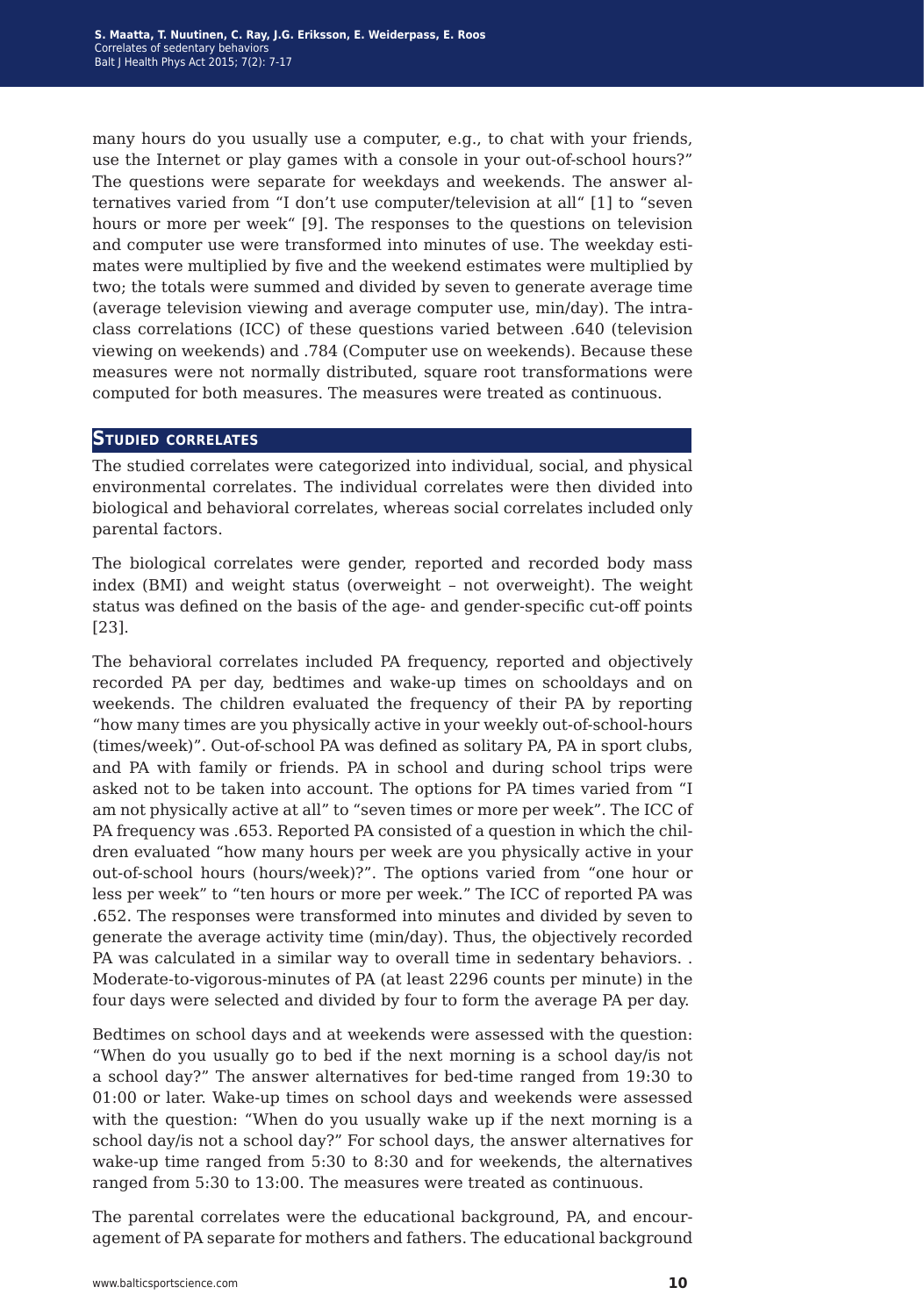was reported by parents in consent forms separately for mothers and fathers. Educational background was dichotomized between highly educated (1) and others (0). Highly educated meant holding Master's degree or above. The mother's PA was measured with two questions in the children's questionnaire. Children evaluated on a five-point scale (1=not at all, 5=very much) if their mother exercised or was physically active, and if they participated in PA together with their mother. A summary variable was computed by summing the scores and dividing them by two. The mother's encouragement of PA consisted of two questions. The children answered on a five-point scale  $(1=not$ at all, 5 =very much) if their mother encouraged them to be physically active and if she encouraged them to compete. A summary variable was computed by summing the scores and dividing them by two. Similar questions were asked about the father, and these questions were similarly computed as summary variables. The ICC of these questions varied between .610 and .745.

The physical environmental correlates were the day length, average temperatures at 2pm and at 8pm, and snow depth. Due to the study's focus on the out-of-school-hours, the temperatures at 2pm and 8pm were selected from weather data. The school day ends usually between 1pm and 3 pm in Fin-land. Day length and snow depth were assessed on the final day of each collection week. The associations between physical environmental correlates and sedentary behaviors were only studied for objectively recorded overall time in sedentary behaviors data, because the reported questions measured habitual behavior.

#### **Statistical analysis**

Multiple linear regression analyses were performed. All the above-presented correlates were separately studied in the analyses. The self-reported outcomes were adjusted by gender except when studying the associations between gender and outcomes. The objectively recorded outcome was adjusted for gender and the average time the accelerometer was worn during out-ofschool hours. All the analyses were conducted using the SPSS (Statistical Package for Social Sciences) version 21 (Chigago:IL).

### **results**

The basic characteristics are presented in Table 1. The average age of the participating children was 11.2 years, and 60 percent of the children were girls. The associations between individual and social correlates and overall time in sedentary behaviors and reported television viewing and computer use are presented in Table 2. The following individual and social correlates were positively associated with overall time in sedentary behaviors: lower recorded PA, lower reported PA and lower PA frequency. The following correlates were positively associated with television viewing: gender (male), higher BMI, being overweight, lower recorded PA, lower reported PA, the mother being less educated, the father being less educated, and lower perception of the father's PA. The following correlates were positively associated with computer use: gender (male), lower recorded PA, lower reported PA, lower PA frequency, lower perceived mother's PA, and lower perceived father's PA.

The associations between the physical environmental correlates and overall time in sedentary behaviors are presented in Table 2. The following correlates were inversely associated with overall time in sedentary behaviors: day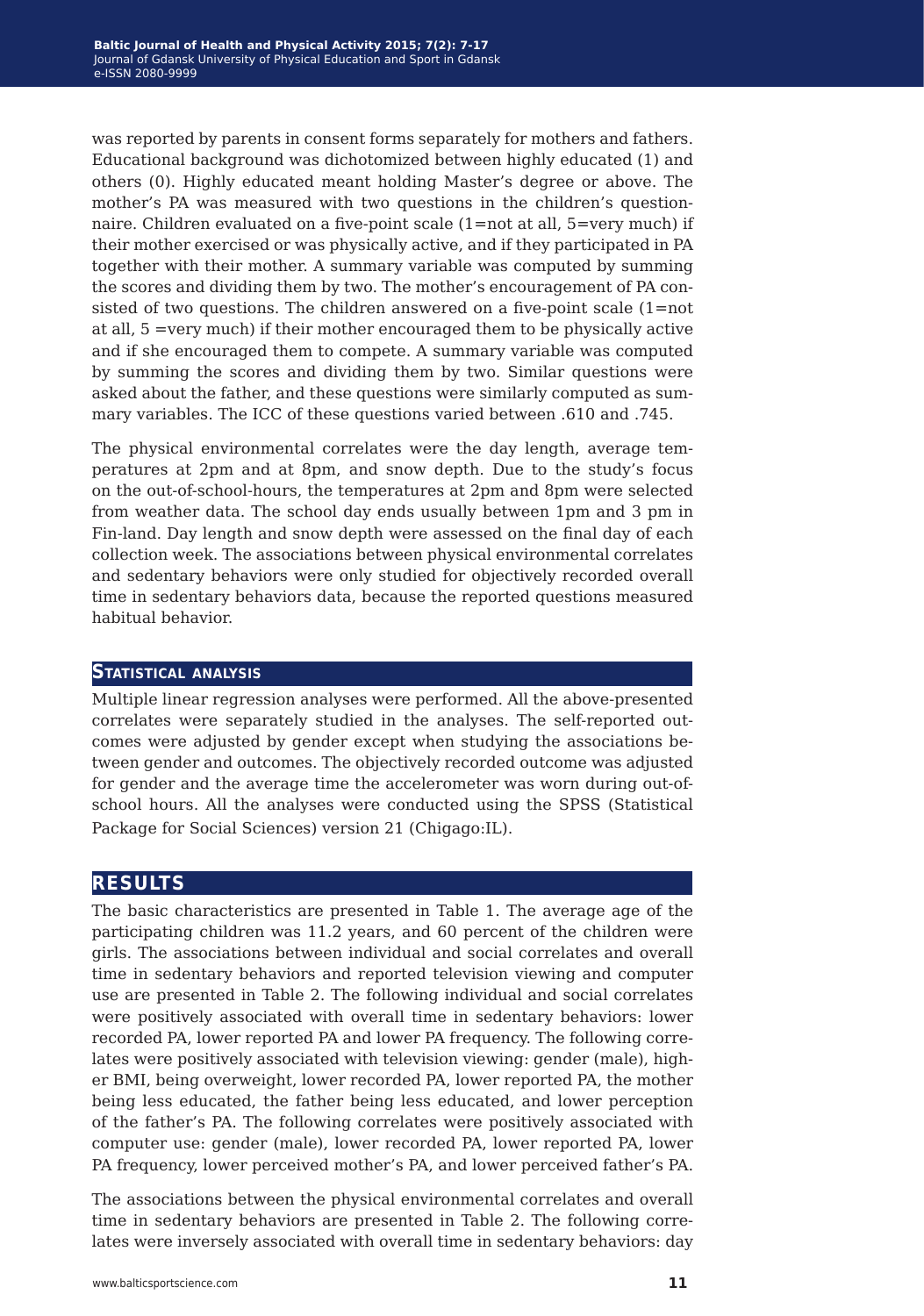length, average temperature at 2pm, and average temperature at 8pm.

**Table 1.** Description of characteristics in a sample of 11-year-old children participating in Fin-HIT study in 2013

| Measure                                                                                |                        |                          | N   |
|----------------------------------------------------------------------------------------|------------------------|--------------------------|-----|
| Gender N (%)                                                                           | <b>Girls</b>           | 93 (60)                  | 155 |
|                                                                                        | Boys                   | 62 (40)                  |     |
| Age, Mean (SD <sup>1</sup> )                                                           |                        | 11.19(.33)               | 155 |
| Accelerometer wearing time during out-of-<br>-school hours, Mean minutes (min. - max.) |                        | 637.0 (511.0 – 748.5)    | 126 |
| Overall time in sedentary behaviors per day,<br>Mean minutes $(IQR)^2$                 |                        | 400.73 (367.59 – 438.26) | 126 |
| TV viewing per day, Mean minutes (SD <sup>1</sup> )                                    |                        | 114.22 (72.56)           | 155 |
| Computer use per day, Mean minutes (SD <sup>1</sup> )                                  |                        | 94.03 (77.85)            | 155 |
| BMI, Mean (SD <sup>1</sup> )                                                           |                        | 18.61 (3.31)             | 147 |
| Self-reported BMI, Mean (SD <sup>1</sup> )                                             |                        | 18.35 (2.89)             | 136 |
| Weight status, N (%)                                                                   | Overweight             | 27 (18.5)                | 146 |
|                                                                                        | Not overweight         | 119 (81.5)               |     |
| Self-reported weight status, N (%)                                                     | Overweight             | 21 (16.7)                | 126 |
|                                                                                        | Not overweight         | 105 (83.3)               |     |
| Objectively recorded PA <sup>3</sup> per day, Mean min (SD <sup>1</sup> )              |                        | 48.01 (20.54)            | 126 |
| Reported PA <sup>3</sup> minutes per day, Mean min (SD <sup>1</sup> )                  |                        | 57.08 (21.90)            | 153 |
| $PA3$ frequency, Mean (SD <sup>1</sup> ), range $1 - 7$ times<br>per week              |                        | 5.09(1.60)               | 155 |
| Bedtime in schooldays, Mean hours (range)                                              |                        | 21.30 (20.00 - 23.50)    | 154 |
| Bedtime at weekends, Mean hours (range)                                                |                        | $22.50(20.00 - 01.00)$   | 154 |
| Wake-up time on schooldays, Mean hrs (range)                                           |                        | $7.00(6.00 - 8.00)$      | 154 |
| Wake-up time at weekends, Mean hours (ran-<br>ge)                                      |                        | $9.00(5.50 - 01.00)$     | 154 |
| Mother's education, N (%)                                                              | <b>Highly educated</b> | 61 (40.7)                | 150 |
|                                                                                        | <b>Others</b>          | 89 (59.3)                |     |
| Father's education, N (%)                                                              | <b>Highly educated</b> | 55 (38.2)                | 144 |
|                                                                                        | <b>Others</b>          | 89 (61.8)                |     |
| Mother's encouragement for PA, Mean (SD <sup>1</sup> ),<br>range 1-5                   |                        | 3.54 (.81)               | 152 |
| Father's encouragement for PA, Mean (SD <sup>1</sup> ),<br>range 1-5                   |                        | 3.50(0.96)               | 148 |
| Mother's PA <sup>3</sup> , Mean (SD <sup>1</sup> ), range 1-5                          |                        | 3.05(.76)                | 154 |
| Father's PA <sup>3</sup> , Mean (SD <sup>1</sup> ), range 1-5                          |                        | 3.12(.84)                | 147 |
| Collection month, N (%)                                                                | March                  | 53 (34.2)                | 155 |
|                                                                                        | April                  | 60 (38.7)                |     |
|                                                                                        | May                    | 42 (27.1)                |     |
| Day length, Mean minutes (SD <sup>1</sup> )                                            |                        | 874.52 (125.15)          | 155 |
| Snow depth, Mean centimeters (SD <sup>1</sup> )                                        |                        | 31.61 (30.23)            | 155 |
| Average temperature at 2pm, Celcius, Mean<br>(SD <sup>1</sup> )                        |                        | 5.20 (7.87)              | 155 |
| Average temperature at 8pm, Celcius, Mean<br>(SD <sup>1</sup> )                        |                        | 2.59(8.71)               | 155 |

<sup>1</sup> SD=standard deviation, <sup>2</sup> IQR=interquartile range, <sup>3</sup> PA=Physical activity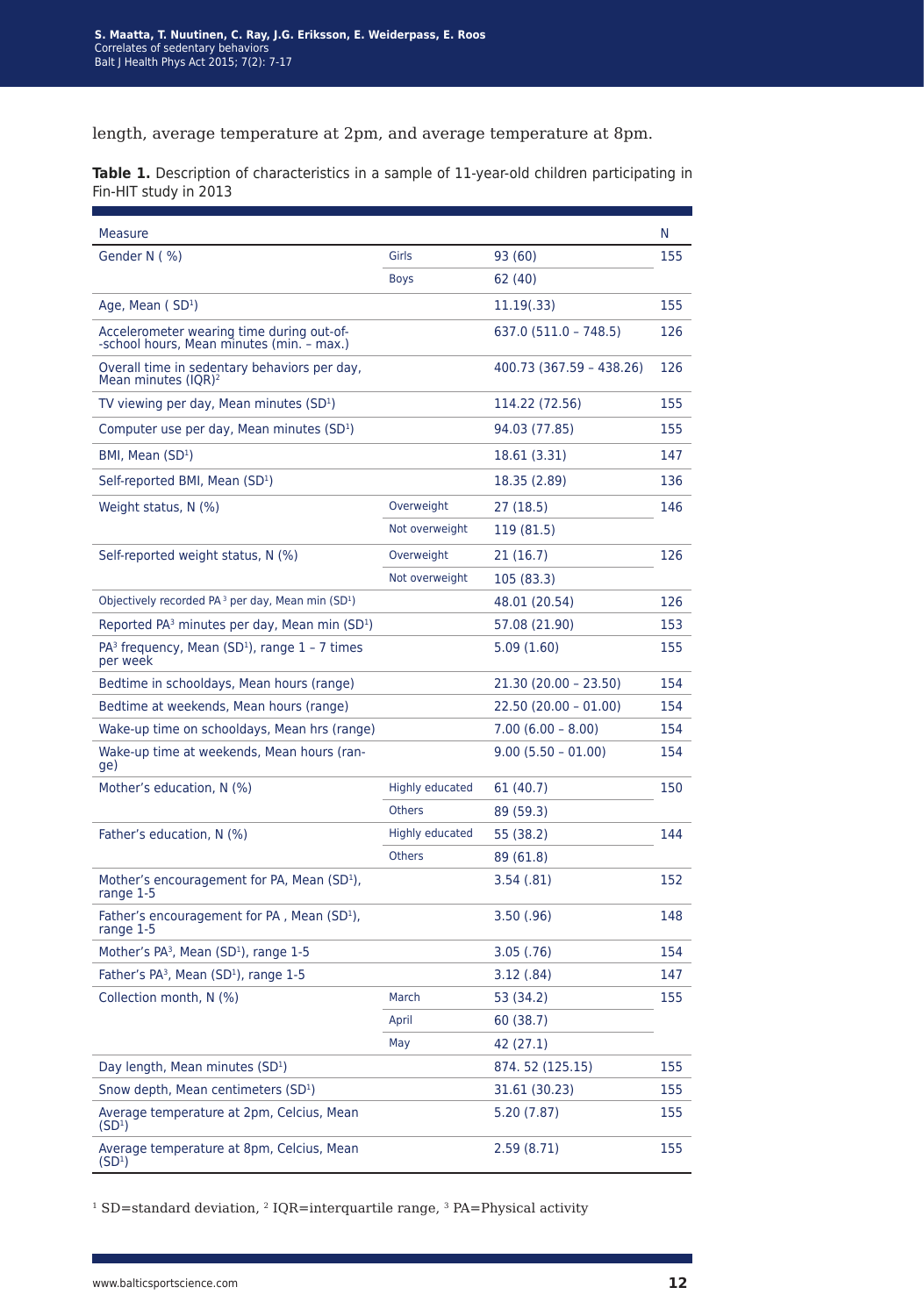**Table 2.** Studied correlates of overall time in sedentary behaviors, television viewing and computer use in a sample of 11-year-old children participating in the Fin-HIT study measured by linear regression analyses, significant results in bold

|                                         |                   |                                           | Overall time in<br>sedentary<br>behaviors $1$ | TV viewing $23$             | Computer use 23             |
|-----------------------------------------|-------------------|-------------------------------------------|-----------------------------------------------|-----------------------------|-----------------------------|
|                                         |                   |                                           | B (95% CI)                                    | B (95% CI)                  | B (95% CI)                  |
| Individual<br>correlates                |                   |                                           |                                               |                             |                             |
|                                         | <b>Biological</b> |                                           |                                               |                             |                             |
|                                         |                   | Gender                                    | $-16.34$<br>$(-32.80 - .113)$                 | 1.21<br>$(.115 - 2.31)$     | 2.75<br>$(1.52 - 3.98)$     |
|                                         |                   | <b>BMI</b>                                | .056<br>$(-2.33 - 2.44)$                      | .195<br>$(.030 - .361)$     | .100<br>(-.084 –.284)       |
|                                         |                   | Self-reported BMI                         | $-0.915$<br>$(-3.74 - 1.91)$                  | .166<br>(-.024 – .356)      | .103<br>$(-.114 - .320)$    |
|                                         |                   | Weight status                             | $-2.96$<br>$(-24.55 - 18.62)$                 | 1.70<br>$(.285 - 3.12)$     | .583<br>$(-.995 - 2.16)$    |
|                                         |                   | Self-reported we-<br>ight status          | -4.73<br>$(-28.89 - 19.43)$                   | .928<br>$(-.625 - 2.48)$    | .556<br>$(-1.22 - 2.33)$    |
|                                         | <b>Behavioral</b> |                                           |                                               |                             |                             |
|                                         |                   | Objectively recor-<br>ded PA <sup>4</sup> | -1.71<br>$(-1.99 - 1.43)$                     | -.061<br>(-.091 - -.032)    | -.057<br>$(-.090 - .024)$   |
|                                         |                   | Reported PA                               | -.405<br>$(-.772 - .032)$                     | -.045<br>$(-.069 - .021)$   | $-.034$<br>$(-.061007)$     |
|                                         |                   | PA frequency                              | $-7.23$<br>$(-12.03 - 2.49)$                  | -.316<br>$(-.643 - .011)$   | $-.389$<br>(-.754 - -.024)  |
|                                         |                   | <b>Bedtime</b><br>in schooldays           | 6.55<br>$(-6.27 - 19.37)$                     | 1.10<br>$(.294 - 1.90)$     | 1.33<br>$(.432 - 2.24)$     |
|                                         |                   | Wake-up time on<br>schooldays             | $-4.38$<br>$(-25.48 - 16.71)$                 | -.058<br>$(-1.38 - 1.26)$   | .520<br>$(-.973 - 2.01)$    |
|                                         |                   | <b>Bedtime</b><br>in weekends             | $-1.78$<br>$(-10.34 - 6.77)$                  | 1.05<br>$(.518 - 1.58)$     | 1.06<br>$(.460 - 1.66)$     |
|                                         |                   | Wake-up time on<br>weekends               | 4.38<br>$(-2.15 - 10.89)$                     | .757<br>$(.324 - 1.19)$     | .276<br>$(-.225 - .776)$    |
| Social, parental<br>correlates          |                   |                                           |                                               |                             |                             |
|                                         |                   | Mother's<br>education                     | $-12.42$<br>$(-28.83 - 3.98)$                 | -1.77<br>(-2.84 - -.694)    | $-1.14$<br>$(-2.39 - 107)$  |
|                                         |                   | Father's<br>education                     | -10.87<br>$(-27.73 - 5.62)$                   | -1.62<br>(-2.75 - -.496)    | -.419<br>$(-1.74 - 901)$    |
|                                         |                   | Mother's<br>encouragement                 | -4.86<br>$(-15.56 - 5.84)$                    | $-.397$<br>$(-1.07 - .277)$ | -.363<br>$(-1.12 - 401)$    |
|                                         |                   | Father's encoura-<br>gement               | $-5.88$<br>$(-14.60 - 2.83)$                  | -.240<br>$(-.832 - .353)$   | $-.214$<br>$(-.885 - .456)$ |
|                                         |                   | Mother's PA                               | $-6.54$<br>$(-16.99 - 3.90)$                  | -.561<br>$(-1.26 - .143)$   | $-1.28$<br>$(-2.05 - .513)$ |
|                                         |                   | Father's PA                               | $-1.92$<br>$(-11.50 - 7.65)$                  | -.806<br>$(-1.45 - .156)$   | -.742<br>$(-1.47 - 0.007)$  |
| Physical<br>environmental<br>correlates |                   |                                           |                                               |                             |                             |
|                                         |                   | Day length                                | $-069$<br>$(-.135 - .003)$                    |                             |                             |
|                                         |                   | Snow depth                                | .224<br>$(-.049 - .497)$                      |                             |                             |
|                                         |                   | Average<br>temperature, 2pm               | $-1.16$<br>$(-2.19 - 141)$                    |                             |                             |
|                                         |                   | Average                                   | $-1.01$                                       |                             |                             |

temperature,8pm

**(-1.94 – -.083)**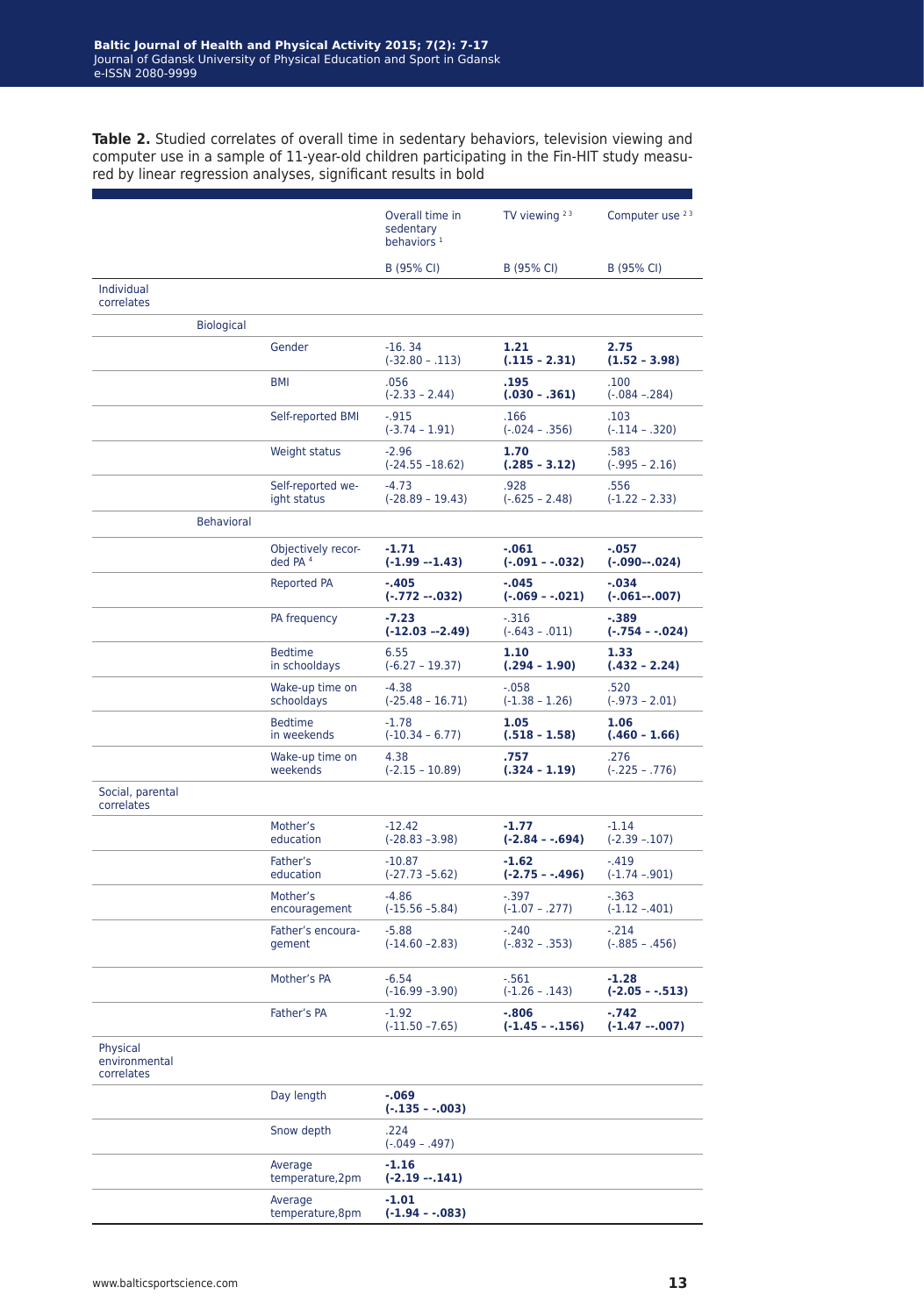- <sup>1</sup> Adjusted by gender and accelerometer wearing time
- <sup>2</sup> Adjusted by gender, expect when studying the associations between gender and outcomes.
- 3 Square root transformed measures
- 4 moderate-to-vigorous PA by using Evenson cut-points

### **discussion**

The first aim of this study was to examine associations between individual and social correlates and the recorded sedentary time, reported television viewing, and computer use. In line with most previous studies, the boys in our study reported more television viewing and computer use [24,25]. However, gender differences were not found in recorded ST. This finding suggests that the overall amount of time spent in sedentary activities is similar for both genders, but the activities themselves differ. Additional questions might be necessary in order to more precisely identify girls' sedentary behaviors.

Overweight children reported more television viewing, whereas no significant correlation was found between weight and overall sedentary time and computer use. This result supports most, but not all, previous research [26,27]. A possible explanation for the association between overweight and televi-sion viewing is the children's energy balance. Namely, television viewing diminishes the time of being physically active and increases snacking behavior and exposure to commercials promoting unhealthy foods [28].

Of the studied correlates, only reported and recorded PA were inversely associated with all outcomes. Previous findings on the associations between sedentariness and PA have been contradictory or inconsistent [13,29,30]. However, some researchers have proposed that time spent in sedentary activities may replace the time spent in more active pursuits [31]. If children do replace PA with sedentariness, our study suggests that some children replace PA time with computer use rather than television viewing.

Later bedtimes were associated with television viewing and computer use, a result that is in line with previous studies [32]. In this study, the associations between overall time in sedentary behav-iors and bedtimes were not found. It might therefore confirm that certain sedentary behaviors, such as screen- -based activities, have negative influences on bedtimes.

As with previous studies, low parental educational background was positively associated with television viewing, but no association between low parental educational background and computer use and overall time in sedentary behaviors [10,25,29]. It is still unclear why parental educational background is associated with TV viewing but not with computer use. The children of more highly educated parents might spend more time on other sedentary behaviors, such as reading and doing homework, which could explain why the overall time in sedentary behaviors did not differ according to educational background even if TV viewing differed.

In the present study, greater perceived parental PA was inversely associated with computer use, whereas greater father's encouragement for PA was inversely associated with television viewing. Nevertheless, no associations between overall time in sedentary behaviors and parental influence were fo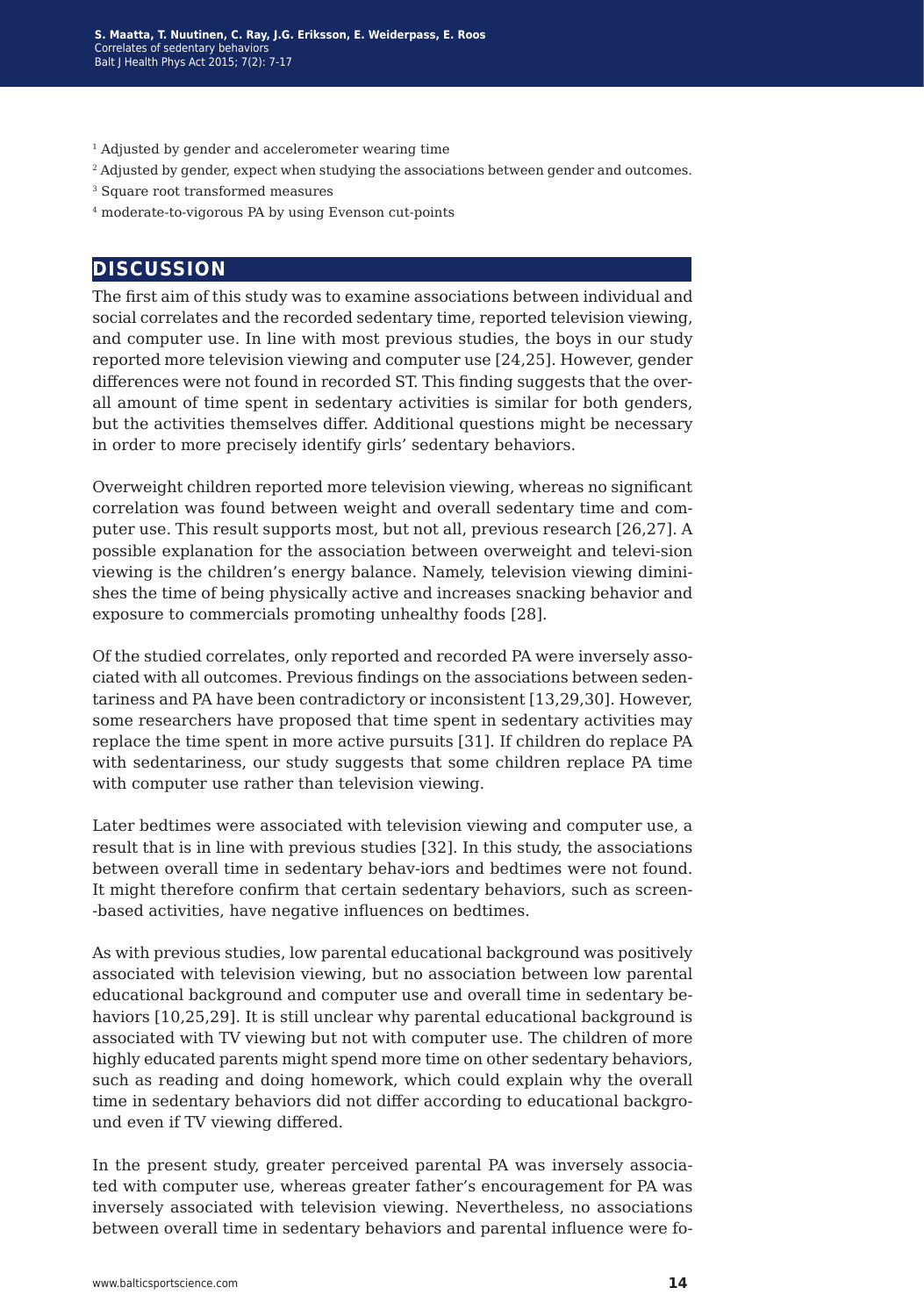und. The importance for children's PA of perceived parental PA and parental encouragement of their child's PA is well documented [33], but it seems that these perceptions have im-portance also for reducing certain sedentary behaviors. Therefore, future interventions aimed at reducing television viewing and computer use need to address the perceived role of parental encouragement for PA and father's PA.

The second aim of this study was to examine the associations between physical environmental correlates and overall time in sedentary behaviors. Shorter day length and colder average temperatures at 2pm and 8pm increased overall time in sedentary behaviors among the children in our study. The negative influence of colder temperatures and the winter season on PA has been previously shown [34,35], and this study suggests that these factors also have an impact on the time in sedentary be-haviors. It is important that this result be taken into account in future studies and preventive interventions conducted in climates with a large seasonal variation in day length and temperature.

The strength of this study was its combination of both reported and recorded measurements, making it possible to study how the correlates associated with several outcomes. In addition, the associations between a wide variety of potential correlates and outcomes were studied. Consequently, a more comprehensive description of sedentary behaviors among 11-year-old children was formed. Nevertheless, this study has its limitations. The presented data are cross-sectional, and therefore no assumptions on causality can be drawn. The sample was selective, and therefore the correlates identified here may not be generalizable. However, the suitability of the sample size for analyses was tested and was shown to be sufficiently representative to detect the presented outcomes [36].

## **conclusion**

To conclude, the main correlates of television viewing, computer use, and recorded sedentary time are distinct and unconnected, which should be taken into account in future studies by including a wide range of sedentary behaviors, when measuring sedentary behaviors. In addition, day length and colder temperatures increased the overall time in sedentary behaviors. In development of future interventions, separate strategies for reducing television viewing, computer use, and overall time in sedentary behaviors might be more effective than using the same strategies for all types of sedentary behaviors. However, increasing PA might be beneficial part of interventions to reduce time in sedentary behaviors.

## **acknowledgements**

The authors thank all the schools studied, the children and their parents for their participation in the study. The present study was financially supported by the Folkhälsan Research Centre, the Academy of Finland under Grant (250704), the Medicinska Understödsförening Liv och Hälsa, and the Yrjö Jahnsson Foundation.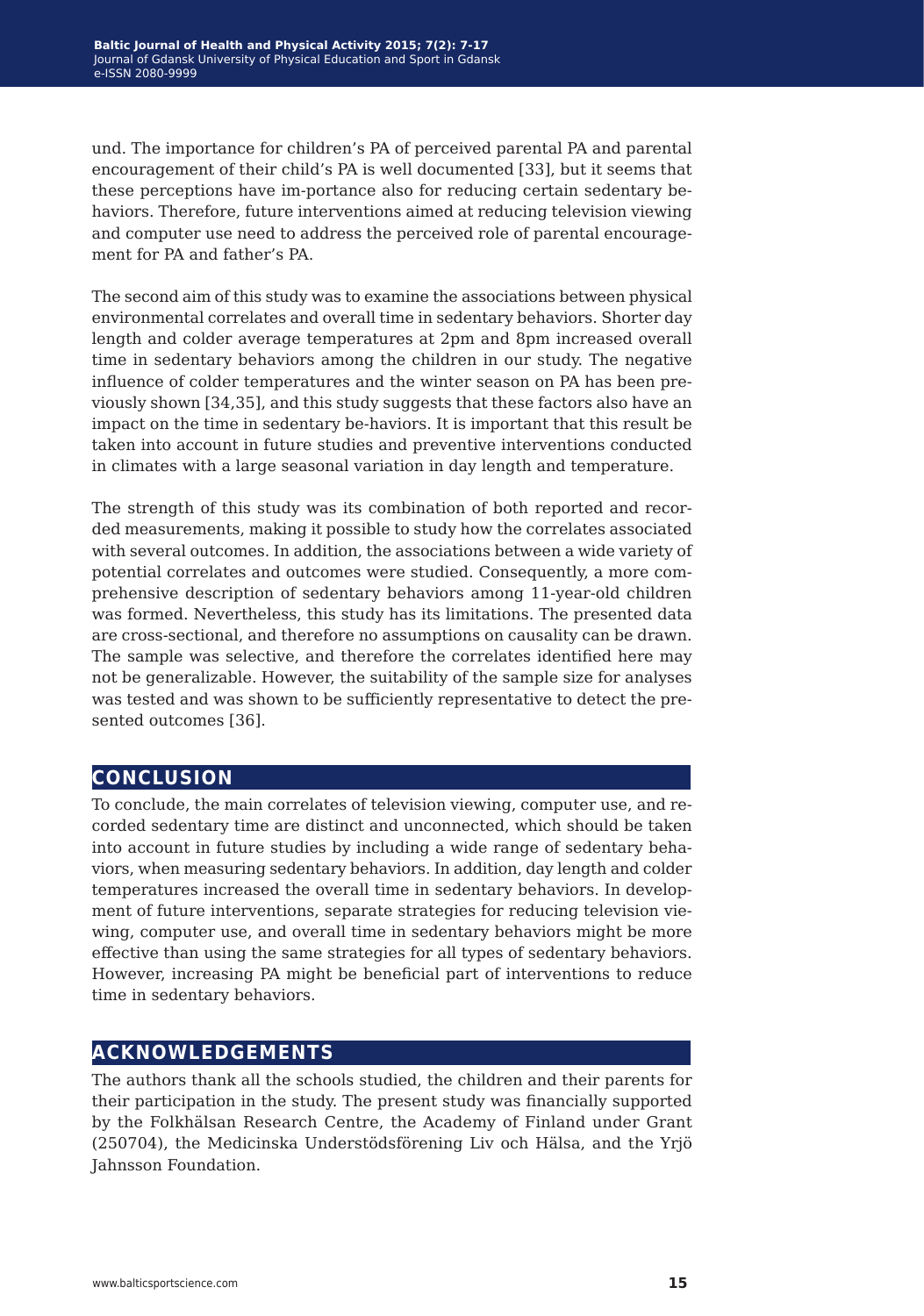#### **references**

- [1] Dunstan DW, Barr EL, Healy GN, Salmon J, Shaw JE, Balkau B, et al. Television viewing time and mortality: the Australian Diabetes, Obesity and Lifestyle Study (AusDiab). Circulation. 2010 Jan 26;121(3):384-391.
- [2] Katzmarzyk PT, Church TS, Craig CL, Bouchard C. Sitting time and mortality from all causes, cardiovascular disease, and cancer. Med Sci Sports Exerc. 2009 May;41(5):998-1005.
- [3] Tremblay MS, LeBlanc AG, Kho ME, Saunders TJ, Larouche R, Colley RC, et al. Systematic review of sedentary behaviour and health indicators in school-aged children and youth. Int J Behav Nutr Phys Act. 2011 Sep 21;8:98-5868-8-98.
- [4] Hancox RJ, Milne BJ, Poulton R. Association between child and adolescent television viewing and adult health: a longitudinal birth cohort study. Lancet. 2004 Jul 17-23;364(9430):257-262.
- [5] Janz KF, Burns TL, Levy SM, Iowa Bone Development Study. Tracking of activity and sedentary behaviors in childhood: the Iowa Bone Development Study. Am J Prev Med. 2005 Oct;29(3):171-178.
- [6] Owen N, Sugiyama T, Eakin EE, Gardiner PA, Tremblay MS, Sallis JF. Adults' sedentary behavior determinants and interventions. Am J Prev Med. 2011 Aug;41(2):189-196.
- [7] Sallis J, Owen N, Fisher E. Ecological models of health behavior. In: Glanz K, Rimer BK, Lewis FM, editors. Health behavior and health education: theory, research & practice. 4th ed. San Francisco, USA: Jossey- -Bass; 2008. p. 465-486.
- [8] Brodersen NH, Steptoe A, Williamson S, Wardle J. Sociodemographic, developmental, environmental, and psychological correlates of physical activity and sedentary behavior at age 11 to 12. Ann Behav Med. 2005 Feb;29(1):2-11.
- [9] Ortlieb S, Schneider G, Koletzko S, Berdel D, von Berg A, Bauer CP, et al. Physical activity and its correlates in children: a cross-sectional study (the GINIplus & LISAplus studies). BMC Public Health. 2013 Apr 16;13:349-2458-13-349.
- [10] van Sluijs EM, Page A, Ommundsen Y, Griffin SJ. Behavioural and social correlates of sedentary time in young people. Br J Sports Med. 2010 Aug;44(10):747-755.
- [11] Biddle SJ, Gorely T, Marshall SJ. Is television viewing a suitable marker of sedentary behavior in young people? Ann Behav Med. 2009 Oct;38(2):147-153.
- [12] Marshall S, Biddle S, Sallis J, McKenzie T, Conway T. Clustering of sedentary behaviors and physical activity among youth: a cross-national study. Pediatr Exerc Sci. 2002;14:401-417.
- [13] Van Der Horst K, Paw MJ, Twisk JW, Van Mechelen W. A brief review on correlates of physical activity and sedentariness in youth. Med Sci Sports Exerc. 2007 Aug;39(8):1241-1250.
- [14] Jago R, Baranowski T, Baranowski JC, Thompson D, Greaves KA. BMI from 3-6 y of age is predicted by TV viewing and physical activity, not diet. Int J Obes. (Lond) 2005 Jun;29(6):557-564.
- [15] Sallis JF, Saelens BE. Assessment of physical activity by self-report: status, limitations, and future directions. Res Q Exerc Sport. 2000 Jun;71(2 Suppl):S1-14.
- [16] Shephard RJ. Limits to the measurement of habitual physical activity by questionnaires. Br J Sports Med. 2003 Jun;37(3):197-206; discussion 206.
- [17] Cleland VJ, Schmidt MD, Salmon J, Dwyer T, Venn A. Correlates of pedometer-measured and self-reported physical activity among young Australian adults. J Sci Med Sport. 2011 Nov;14(6):496-503.
- [18] Terwee CB, Bouwmeester W, van Elsland SL, de Vet HC, Dekker J. Instruments to assess physical activity in patients with osteoarthritis of the hip or knee: a systematic review of measure-ment properties. Osteoarthritis Cartilage. 2011 Jun;19(6):620-633.
- [19] Janz KF. Physical activity in epidemiology: moving from questionnaire to objective measurement. Br J Sports Med. 2006 Mar;40(3):191-192.
- [20] Sarkkola C, Simola S, Seppänen V, Roos E, Weiderpass E. Childhood growth environment and genetic factors as determinants of overweight and obesity – The Finnish health in teens study – FIN-HIT. Obesity Reviews. 2011;12(1):248.
- [21] Hanggi JM, Phillips LR, Rowlands AV. Validation of the GT3X ActiGraph in children and comparison with the GT1M ActiGraph. J Sci Med Sport. 2013 Jan;16(1):40-44.
- [22] Evenson KR, Catellier DJ, Gill K, Ondrak KS, McMurray RG. Calibration of two objective measures of physical activity for children. J Sports Sci. 2008 Dec;26(14):1557-1565.
- [23] Cole TJ, Lobstein T. Extended international (IOTF) body mass index cut-offs for thinness, overweight and obesity. Pediatric Obesity 2012;7:284-294.
- [24] Leatherdale ST, Wong SL. Modifiable characteristics associated with sedentary behaviours among youth. Int J Pediatr Obes. 2008;3(2):93-101.
- [25] Norman GJ, Schmid BA, Sallis JF, Calfas KJ, Patrick K. Psychosocial and environmental correlates of adolescent sedentary behaviors. Pediatrics. 2005 Oct;116(4):908-916.
- [26] Eisenmann JC, Bartee RT, Wang MQ. Physical activity, TV viewing, and weight in U.S. youth: 1999 Youth Risk Behavior Survey. Obes Res. 2002 May;10(5):379-385.
- [27] Sisson SB, Broyles ST, Baker BL, Katzmarzyk PT. Television, reading, and computer time: correlates of school-day leisure-time sedentary behavior and relationship with overweight in children in the U.S. J Phys Act Health. 2011 Sep;8 Suppl 2:S188-97.
- [28] Blass EM, Anderson DR, Kirkorian HL, Pempek TA, Price I, Koleini MF. On the road to obesity: Television viewing increases intake of high-density foods. Physiol Behav. 2006 Jul 30;88(4-5):597-604.
- [29] Babey SH, Hastert TA, Wolstein J. Adolescent sedentary behaviors: correlates differ for television viewing and computer use. J Adolesc Health. 2013 Jan;52(1):70-76.